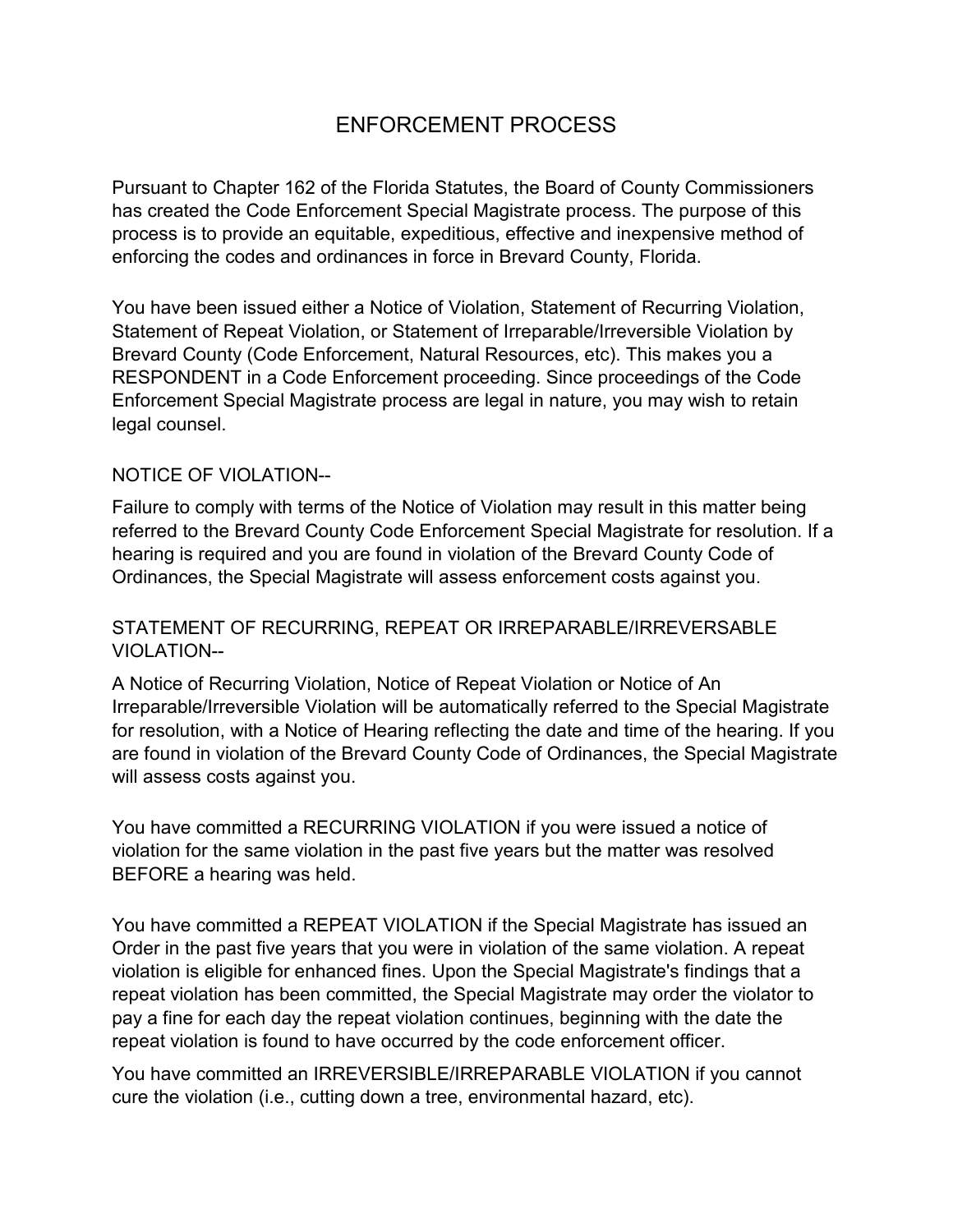# SPECIAL MAGISTRATE--

The Special Magistrate is an independent hearing officer retained to conduct hearings on alleged violation of the County Code as provided for in Chapter 162. Please refer to the Rules of the Special Magistrate for the procedures of the hearing. The Rules of the Special Magistrate should be attached to all notices of hearings, however, if you did not receive a copy, please contact Code Enforcement at (321) 633-2086 to obtain a copy.

At the conclusion of the hearing, the Code Enforcement Special Magistrate shall issue findings of fact based on evidence of record and conclusions of law, and shall issue an Order affording the proper relief consistent with powers granted by Florida law and County code.

# FINES--

If you are found in violation of the County Code, pursuant to Section 2-176 of the Code of Ordinances of Brevard County, Florida, the Special Magistrate may levy fines. The fine imposed shall not exceed \$1,000.00 per day for a first violation, and shall not exceed \$5,000.00 per day for a recurring or repeat violation, and, in addition, may include all costs of repairs. However, if the Special Magistrate finds the violation to be irreparable or irreversible in nature, the Special Magistrate may impose a fine not to exceed \$15,000.00 per violation.

# ENFORCEMENTCOSTS--

Additionally, pursuant to Section 2-176, if Brevard County prevails in enforcing a case before the Special Magistrate, it shall be entitled to recover all costs incurred in enforcing the case before the Special Magistrate, and in any appeals from the Special Magistrate's order. Such costs include, but are not limited to investigative, administrative and prosecution costs (Uncontested cases = \$350.00; Contested cases = \$550.00).

# LIENS--

The fine and/or repair assessment, if not paid, may become a lien on all your nonexempt real and personal property located in Brevard County. This lien may be satisfied by foreclosure in compliance with the Florida Constitution. Additionally, enforcement costs may be imposed as a lien on the property (at such time it is not a homestead under Section 4 of Article X of the Florida Constitution) and any and all other nonexempt real or personal property you own.

# APPEAL--

An aggrieved party, including Brevard County, as part of due process, may appeal a final administrative order of the Special Magistrate to the Circuit Court. Any such appeal must be filed within thirty (30) days of the date of the administrative order.